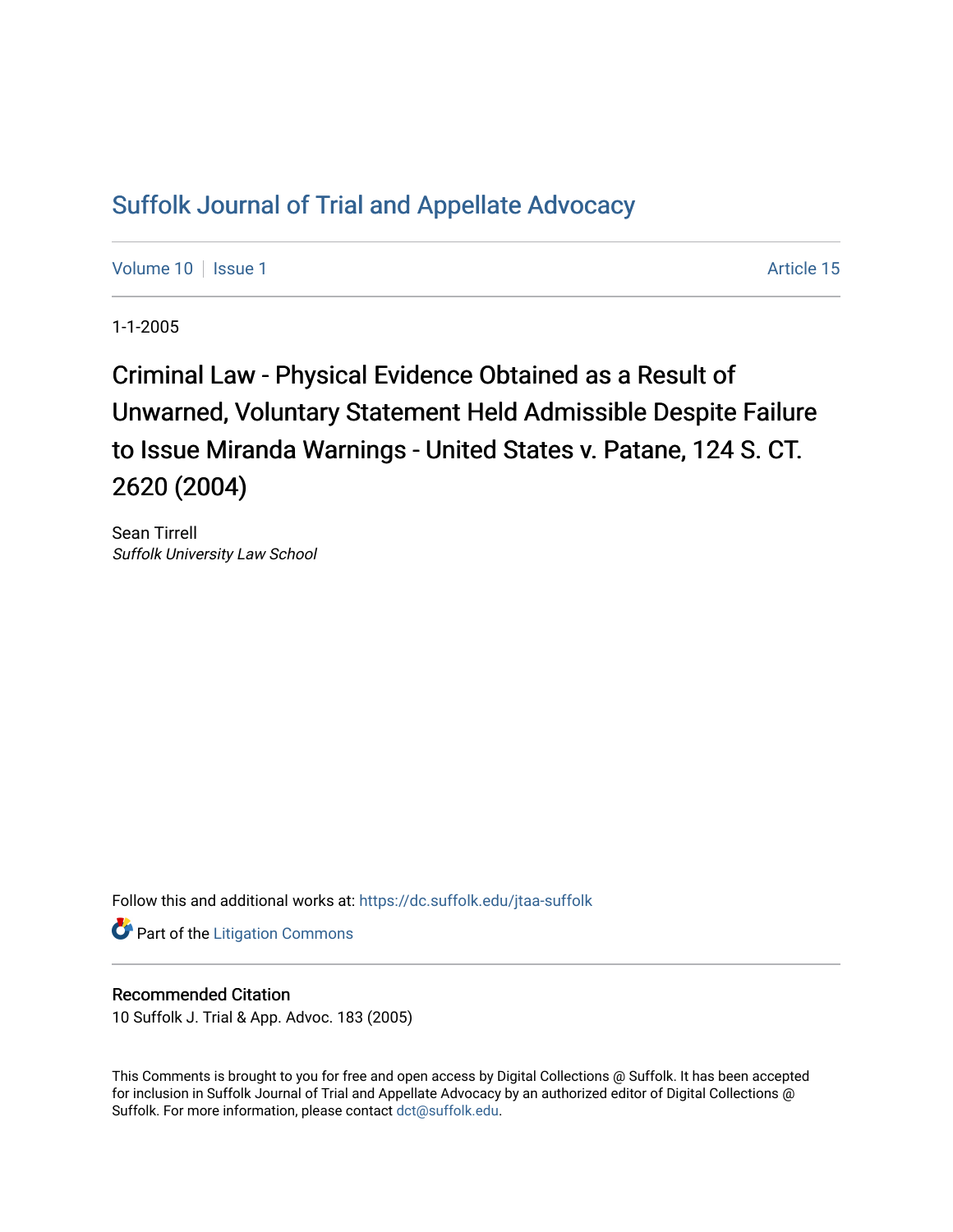## **CRIMINAL LAW - PHYSICAL EVIDENCE OBTAINED AS A RESULT OF UNWARNED, VOLUNTARY STATEMENT HELD ADMISSIBLE DESPITE FAILURE TO ISSUE** *MIRANDA* **WARNINGS -** *UNITED STATES v. PATANE,* **124 S. CT. 2620 (2004)**

The Self-Incrimination Clause of the Fifth Amendment prohibits the government from compelling individuals to testify against themselves in criminal proceedings.<sup>1</sup> Courts have interpreted this clause as rendering statements of persons in custody inadmissible in their criminal proceedings, absent a prior warning of their constitutional right and a voluntary, informed waiver.<sup>2</sup> In *United States v. Patane*,<sup>3</sup> the Supreme Court declined to extend this exclusionary principle to instances where police have obtained physical evidence as a result of an unwarned, voluntary statement.<sup>4</sup>

Samuel Patane was indicted for possession of a firearm by a convicted felon, a violation of federal law<sup>5</sup>, as a result of two independent investigations by the Colorado Springs Police Department.<sup>6</sup> The police had

*4 Id.* at 2626 (noting Self-Incrimination clause not implicated by allowing physical fruit of a voluntary statement).

**<sup>1</sup>** U.S CONST. amend. V. The Fifth Amendment states, in pertinent part, "No person **...** shall be compelled in any criminal case to be a witness against himself." *Id.*

<sup>2</sup> *See* Miranda v. Arizona, 384 U.S. 436, 444-45 (1966). Statements taken or coerced from criminal defendants during a custodial interrogation, in the absence of a full warning of their constitutional rights, violate the Self-Incrimination clause and are inadmissible in criminal proceedings. *Id.* To admit statements from an interrogation into evidence at a criminal proceeding, authorities must warn those in custody that they have the right to remain silent, that any statements they make can be used as evidence against them in trial, and that they have the right to consultation with an attorney prior to the interrogation. *Id.* A person may only waive these rights if it is done voluntarily, knowingly, and intelligently. Id.

**<sup>&#</sup>x27;** 124 **S.** Ct. 2620 (2004).

<sup>&</sup>lt;sup>5</sup> 18 U.S.C. §  $922(g)(1)$  (2004). Section  $922(g)(1)$  provides that "it shall be unlawful for any person who has been convicted in any court of a crime punishable by imprisonment for a term exceeding one year **...** to possess in or affecting commerce, any firearm or ammunition." *Id.*

**<sup>6</sup>** United States v. Patane, 304 F.3d 1013, 1014 (10th Cir. 2002), *rev'd,* 124 **S.** Ct. 2620 (2004). Patane was under investigation for gun possession and violating a domestic violence restraining order. *Id.* at 1015. Officer Fox conducted an interview with Patane's ex-girlfriend during which she told him that Patane had violated the restraining order, and that she feared for her life because he always carried a gun. *Id.* Contemporaneously, Detective Benner received a tip from an ATF agent that Patane possessed a .40 caliber Glock pistol. *Id.* Officer Fox and Detective Benner arranged to travel to Patane's house to execute an arrest in connection with the restraining order violation. *Id.*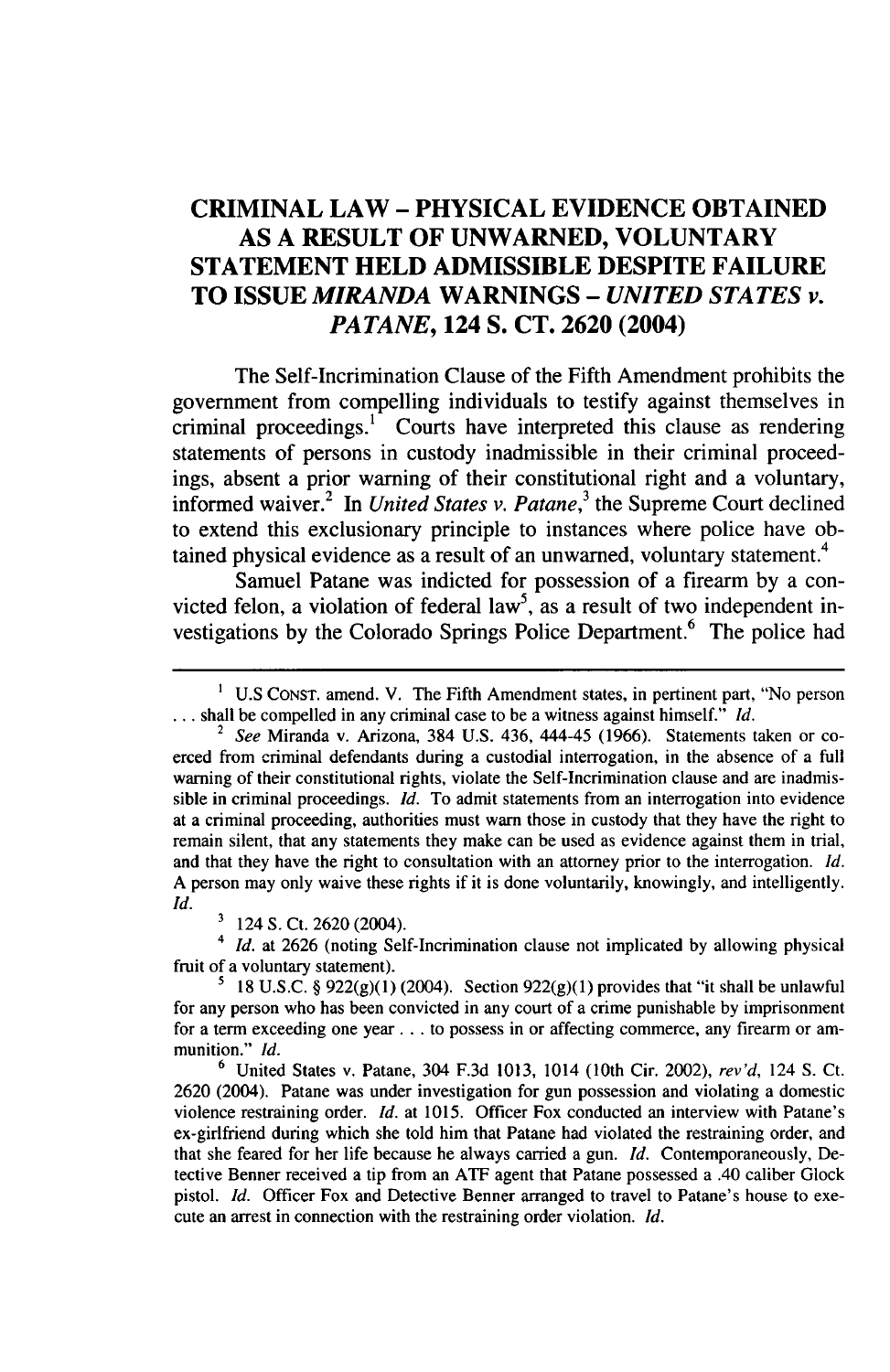arrested Patane at his house for a violation of a domestic violence restraining order, and had reason to believe he possessed a Glock pistol.<sup>7</sup> The officers attempted to advise Patane of his *Miranda* rights, but Patane interrupted them by stating that he knew his rights.<sup>8</sup> The officers made no further attempt to complete the *Miranda* warnings.<sup>9</sup> The officers questioned Patane about the Glock pistol and he voluntarily responded that he in fact possessed the weapon, told the officers where they could find the pistol, and granted them permission to retrieve it.<sup>10</sup> Patane was subsequently charged with being a convicted felon in possession of a firearm.<sup>11</sup>

Patane sought to have the firearm suppressed because the officers did not have sufficient probable cause to arrest Patane for the restraining order violation, and, in the alternative, because the firearm was the fruit of an unwarned statement in violation of Patane's *Miranda* rights.<sup>12</sup> The district court granted Patane's motion to suppress the firearm upon finding insufficient probable cause to execute the arrest, and declined to rule whether the firearm should be suppressed as the fruit of an unwarned statement.<sup>13</sup> The United States Court of Appeals for the Tenth Circuit held that sufficient probable cause existed to arrest Patane for the violation of the restraining order, but upheld the suppression of the firearm, stating that the gun was the physical fruit of a *Miranda* violation.<sup>14</sup> The United States Supreme Court granted certiorari to determine whether the failure to properly advise a defendant of his *Miranda* rights requires the suppression of physical evidence obtained from his unwarned, voluntary statements.<sup>15</sup>

<sup>14</sup>*Patane,* 304 F.3d at 1018-19 (finding probable cause existed for arrest but noting gun inadmissible because it was fruit of failure to warn).

<sup>15</sup> Patane, 124 S. Ct. at 2624 (noting Court has previously addressed question without reaching definitive answer).

*<sup>7</sup> Patane,* 304 F.3d at 1015.

*<sup>8</sup> Patane,* 124 S. Ct. at 2625. The officers did not get beyond the right to remain silent before being interrupted by Patane. *Id.*

<sup>&</sup>lt;sup>9</sup> *Id.* The Government concedes that any subsequent answers by Patane at his house would be inadmissible under *Miranda. Id.* at 2625 n. 1; *see also Miranda,* 384 U.S. at 444- 45.

**<sup>10</sup>** *Patane,* 124 S. Ct. at 2625.

**<sup>11</sup>** *Id.*

<sup>12</sup> *Id.*

<sup>&</sup>lt;sup>13</sup> Id. An officer has probable cause to arrest if, under the totality of the circumstances, he learned of facts and circumstances through reasonably trustworthy information that would lead a reasonable person to believe an offense has been or is being committed by the person being arrested. *Patane,* 304 F.3d at 1016 (citing United States v. Morris, 247 F.3d 1080, 1088 (10th Cir. 2002)). The district court stated that domestic disputes often involve claims and counter-claims between parties who have ended an intimate relationship and uncorroborated allegations arising from these disputes do not establish probable cause. *Patane,* 304 F.3d at 1016.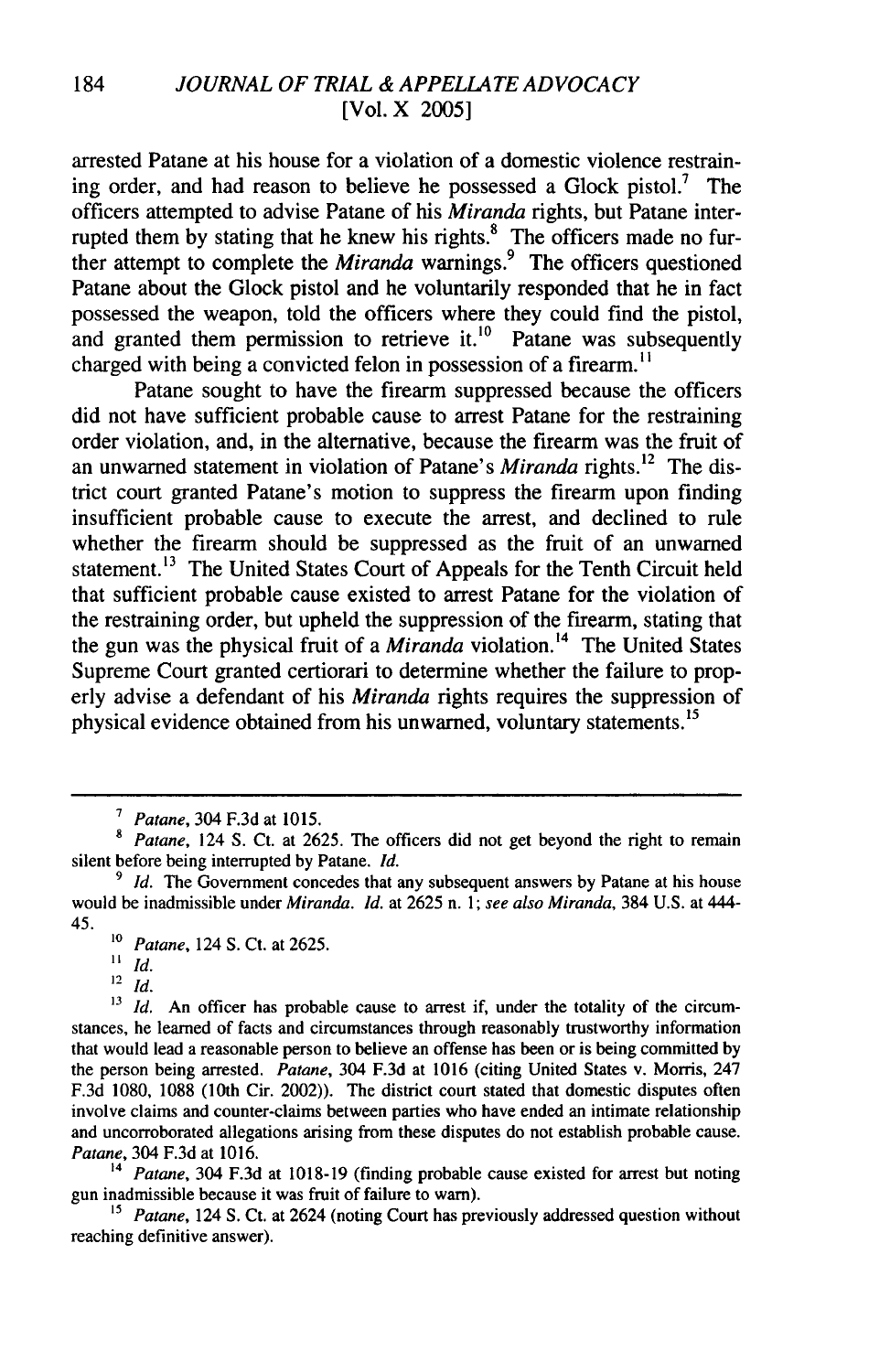In *Miranda v. Arizona*,<sup>16</sup> the United States Supreme Court held that under the Self-Incrimination Clause of the Constitution the government can introduce defendants' incriminating statements into evidence only if the police have warned criminal defendants of their constitutional rights prior to the statement. **17** The Court has also held that evidence obtained, either directly or indirectly, as a result of a constitutional violation must be suppressed unless the government can show that it learned of the evidence from an independent source.<sup>18</sup> Courts have used this exclusionary rule, however, only to suppress evidence obtained through a direct violation of a defendant's constitutional right, and have not extended it to violations of mere prophylactic protections of a constitutional right.<sup>19</sup> Courts have historically viewed *Miranda* protections as a prophylactic rule rather than a constitutional rule and therefore have not subjected seized evidence or statements to the "poisonous fruit" exclusion.<sup>20</sup>

A recent decision declaring the rule in *Miranda* a constitutional rule has clouded this historical view of *Miranda* protections as a prophylactic rule.<sup>21</sup> This uncertainty created a circuit split on the question of whether

*19 See* Oregon v. Elstad, 470 U.S. 298, 305-07 (1985) (distinguishing procedural violation of *Miranda* rights from Fourth Amendment unlawful searches). The Court stated that "the purpose of the Fourth Amendment exclusionary rule is to deter unreasonable searches no matter how probative their fruits." *Id. The Miranda* exclusionary rule protects Fifth Amendment rights, but also sweeps more broadly than the Amendment itself. *Id.* at 306 (noting defendant who gives voluntary, unwarned statement receives *Miranda* remedy even in absence of identifiable constitutional harm).

*20 See Elstad,* 470 U.S. at 306; New York v. Quarles, 467 U.S. 649, 654 (1984) (recognizing *Miranda* warnings as prophylactic and meant to protect against compulsory selfincrimination and not rights themselves protected by Constitution); Michigan v. Tucker, 417 U.S. 433, 445-46 (1974) (declining to extend "fruits of poisonous tree" doctrine to suppress evidence obtained from un-Mirandized confession). The *Miranda* warnings are prophylactic because they are measures intended to prevent compulsory self-incrimination in violation of the Fifth Amendment and are not themselves rights protected by the Constitution. *Quarles,* 467 U.S. at 654. The "fruit of the poisonous tree" doctrine forbids the use of evidence obtained directly or indirectly as a result of a violation of a defendant's *constitutional rights. See Wong Sun,* 371 U.S. at 485 (emphasis supplied).

<sup>21</sup>*See* Dickerson v. United States, 530 U.S. 428 (2000). In Dickerson, the Court addressed whether the decision in Miranda constituted an interpretation of judicially created rules of evidence that could therefore be legislatively modified, or whether it was an interpretation of the Constitution beyond the legislative reach of Congress. *See id.* at 437. The Court recognized that language used in opinions analyzing the effect of *Miranda* sug-

<sup>&</sup>lt;sup>16</sup> 384 U.S. 436 (1966).

**<sup>17</sup>** *Id.* at 444-45; see also supra note 2 and accompanying text.

<sup>&</sup>lt;sup>18</sup> Wong Sun v. United States, 371 U.S. 471, 484-87 (1963) (holding courts must suppress evidence indirectly obtained from unconstitutional conduct in Fourth Amendment context as fruit of poisonous tree). Provisions that forbid the acquisition of evidence in a particular way do not merely prevent its use before the court, but rather that the evidence may not be used at all. Silverthorne Lumber Co. v. United States, 251 U.S. 385, 392 (1920). Thus, evidence that comes to light as a result of an unlawful invasion is the fruit of a poisonous tree and must be suppressed. *See Wong Sun,* 371 U.S. at 485.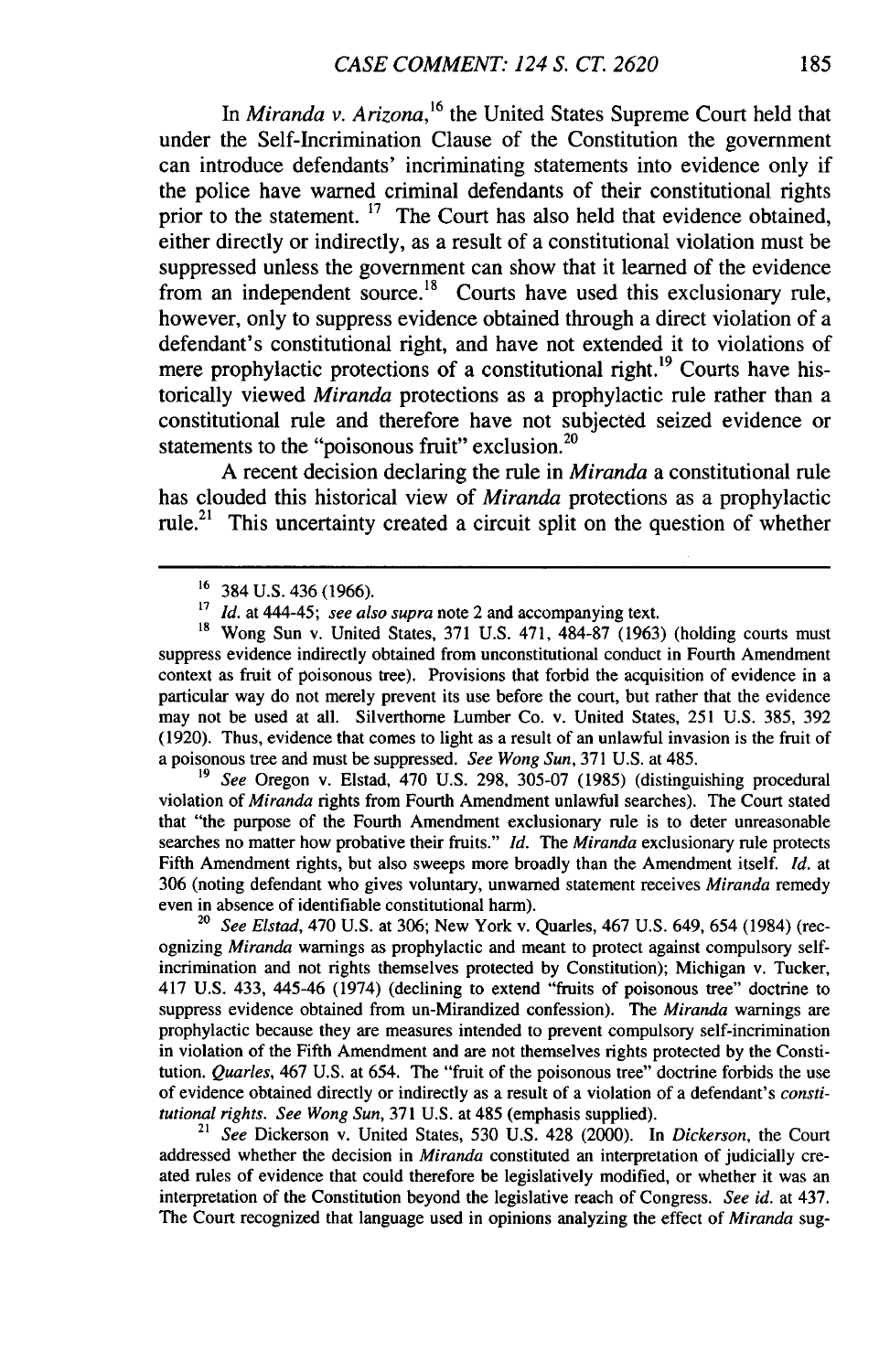### 186 *JOURNAL OF TRIAL & APPELLATE ADVOCACY* [Vol. X 2005]

courts should extend the "fruit of the poisonous tree" doctrine to preclude evidence obtained from an unwarned, voluntary statement.<sup>22</sup> The classification of *Miranda* warnings as a prophylactic rule, however, has not been the sole justification in declining to extend the "fruit of the poisonous tree" doctrine.<sup>23</sup> Courts have also focused on differences between the Fourth and Fifth Amendments of the Constitution, as well as the underlying purpose of the *Miranda* rule.<sup>24</sup>

In *United States v. Patane,<sup>25</sup>*the Supreme Court considered whether the "fruit of the poisonous tree" doctrine should extend to suppress physical evidence discovered as a result of an unwarned, voluntary statement.<sup>26</sup> The Court answered this question in the negative stating that the *Miranda* rule, which sweeps beyond the actual protections of the Self Incrimination Clause, should only expand out of necessity to protect the actual right against self incrimination.<sup>27</sup> Accordingly, the Court stated that the intro-

gested that the rule was not constitutionally based. *See id.* (noting judicially created exceptions along with references to *Miranda* as prophylactic rule rather than constitutional right created confusion). The Court clearly stated that the *Miranda* rule is a constitutional rule that may not be superceded legislatively. *Id.* at 444. Some courts read this as overruling the *Elstad and Tucker* holdings by implication because it undermined the reliance on *Miranda* warnings as a prophylactic rule. *See* United States v. Faulkingham, 295 F.3d 85, 92-93 (1 st Cir. 2002) (noting *Dickerson* holding of *Miranda* warning as constitutional rule strengthened argument against admission of physical fruits of *Miranda* violation.); *Patane,* 304 F.3d at 1029 (noting *Dickerson* holding of *Miranda* warnings as constitutional rule fundamentally changed analysis of admission of physical fruits of *Miranda* violation).

22 *See* United States v. Sterling, 283 F.3d 216, 218-19 (4th Cir. 2002); United States v. DeSumma, 272 F.3d 176, 180-81 (3d Cir. 2001) (noting physical fruits of *Miranda* violation never subject to suppression under poisonous fruit doctrine); *see also Faulkingham,* 295 F.3d at 90-94 (noting physical fruits of *Miranda* violation sometimes subject to suppression under poisonous fruit doctrine depending on need for deterring police misconduct).

23 *See* United States v. Villalba-Alvarado, 345 F.3d. 1007, 1015 (8th Cir. 2003) (noting admission of physical fruit of *Miranda* violation does not offend purpose of *Miranda* rule). The *Miranda* rule was instituted to deter overzealous interrogation techniques by authorities as well as to prevent the introduction of untrustworthy evidence. *See id.* at 1015 (citing *Miranda,* 384 U.S. at 445-55). The introduction of physical evidence obtained from an unwarned, voluntary statement does not offend either of these purposes. *See Villalba-Alvarado,* 345 F.3d at 1015. Additionally, fundamental differences between the Fourth Amendment and Fifth Amendment affect the practicality of applying the "fruit of the poisonous tree" doctrine. *See DeSumma,* 272 F.3d at 180. The Supreme Court even specifically noted the difference between the Fourth and Fifth Amendments while declaring the *Miranda* rule as a constitutional rule. *See Dickerson,* 530 U.S. at 441. The refusal to extend the "fruit of poisonous tree" doctrine to *Miranda* violations did not prove *Miranda* was a prophylactic rule, but rather it was the product of the fundamental differences between the Fourth and Fifth Amendments. *See id.* <sup>24</sup> *See supra* note 22 and accompanying text.

- <sup>25</sup> 124 S. Ct. 2620 (2004).
- *<sup>26</sup>See id.* at 2625.

27 *Id.* at 2627; *see also* Chavez v. Martinez, 538 U.S. 760, 778 (2003) (Souter, J., plurality opinion) (requiring "powerful showing" before expanding the privilege against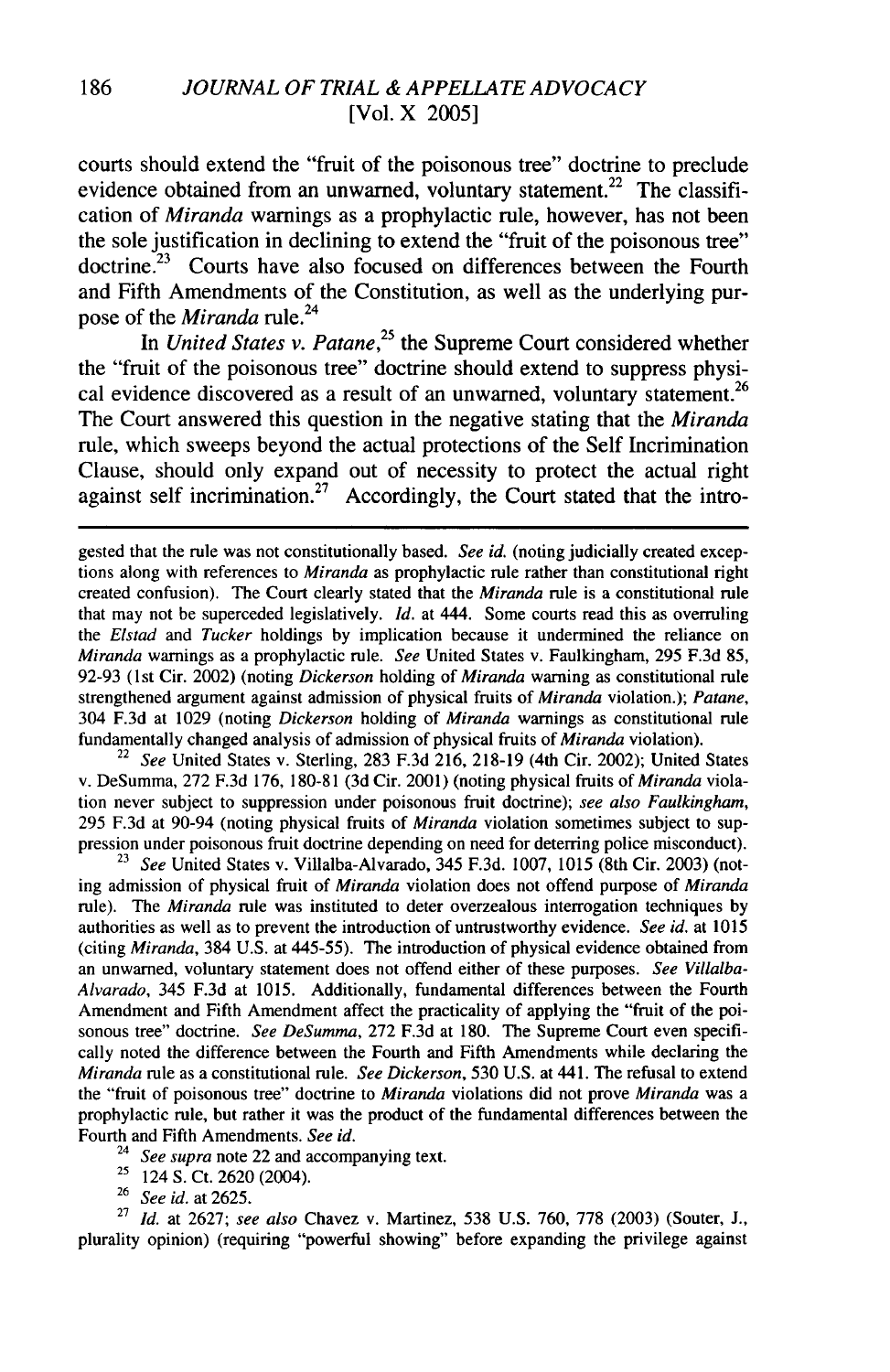duction of evidence derived from an unwarned statement did not implicate the Self Incrimination Clause, and that a blanket suppression rule fails to serve the goals of the Self-Incrimination Clause and  $\overline{M}$ *iranda*.<sup>28</sup> The Court also stated that the textual composition of the Self-Incrimination Clause furthered the presumption against expanding the *Miranda* rule in this instance.29 The Court stated that its recent decision declaring *Miranda a* constitutional rule did not change any of these observations, and that it did not invalidate previous decisions limiting the expansion of the *Miranda* rule.<sup>30</sup> In an attempt to strengthen its argument, the Court stated that failure to warn a defendant of his *Miranda* rights does not constitute a constitutional violation in and of itself; rather, a violation occurs only when the state attempts to introduce incriminating statements at trial. $31^7$  This last assertion created a plurality opinion.<sup>32</sup>

<sup>29</sup> See Patane, 124 S. Ct. at 2628. The Self-Incrimination Clause, unlike the Fourth Amendment, contains self-executing language, and provides automatic protection against use of involuntary statements. *Id.* This specific textual protection creates a presumption against expanding the *Miranda* rule to encompass the "fruit of the poisonous tree" doctrine utilized in instances of Fourth Amendment violations. *Id.; see also supra* note 18, 21 and accompanying text (discussing fundamental differences between Fourth and Fifth Amend- $\frac{\text{m}}{\text{m}}$ .

<sup>30</sup>*Patane,* 124 **S.** Ct. at 2628. The *Dickerson* decision recognized the continuing validity of the *Miranda* precedents including *Elstad and Tucker. See id; see also supra* notes 21-22 and accompanying text (discussing confusion regarding *Miranda* precedents in light of the *Dickerson* decision).

*<sup>31</sup>See Patane,* 124 **S.** Ct. at 2628-629 (Thomas, J., plurality opinion) (classifying Self Incrimination Clause and *Miranda* rule as fundamental trial right). It follows that the police do not violate the Self-Incrimination Clause and the *Miranda* rule by a mere negligent or even deliberate failure to warn. *Id.* Potential violations only occur upon the admission of

compelled self-incrimination).

<sup>28</sup>*See Patane,* 124 **S.** Ct. at 2625-28. The court stated that *Miranda* was a rule that swept beyond the actual protections of the Self Incrimination Clause, and an extension of the rule can only be justified if its serves to protect the actual right against compelled selfincrimination. *See id.* at 2627. The Self-Incrimination Clause is not implicated by the introduction of physical evidence. *See id.* at 2626 (citing United States v. Hubbell, 530 U.S. 27, 34 (2000)). The Court noted the use of the term witness in the Self-Incrimination Clause limits protections regarding incriminating communications to those that are testimonial in character. *Id.; see also* Oregon v. Elstad, 470 U.S. 298, 304 (1985) (noting Fifth Amendment not concerned with non-testimonial evidence). The Court also stated that a blanket rule suppressing physical evidence obtained as a result of a voluntary, unwarned statement does not address either the goals of deterrence or ensuring trustworthy evidence inherent in the Self-Incrimination Clause and *Miranda. Patane,* 124 **S.** Ct. at 2628. The deterrence rationale seeks to instill a greater degree of care in police with regards to a defendant's rights by rendering any coerced statement inadmissible and thereby removing the incentive to utilize such techniques. Michigan v. Tucker, 417 U.S. 433, 447 (1974). A blanket suppression rule would serve to render evidence obtained from a voluntary, unwarned statement inadmissible, even in the absence of bad faith where the deterrence rationale would not have the same force. *See id.* Also, the *Miranda* presumption of coercion in the absence of warnings does not require the statements and the fruits of the statements be discarded as inherently tainted. *Elstad,* 470 U.S. at 305.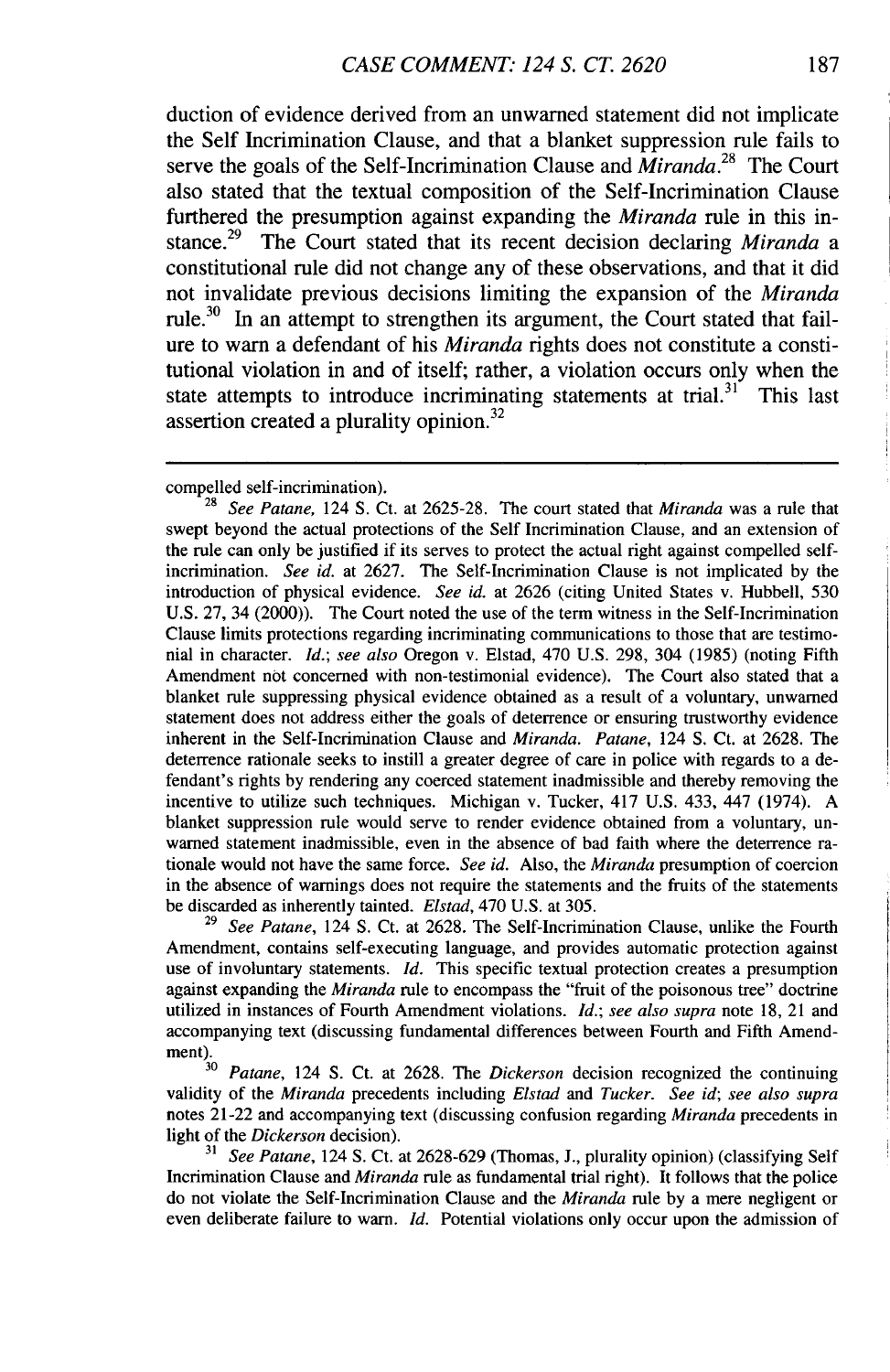#### 188 *JOURNAL OF TRIAL &APPELLATE ADVOCACY* [Vol. X 2005]

In an attempt to eliminate confusion regarding admissibility of physical evidence obtained from an unwarned, voluntary statement, the Court appears to have unnecessarily allowed the confusion to survive.<sup>33</sup> Rather than compose a clear majority opinion stating that the "fruit of the poisonous tree" doctrine should not apply to the fruits of an unwarned, voluntary statement, the Court complicated the issue by focusing on whether the failure to warn is a violation of the *Miranda* rule itself.<sup>34</sup> The concurring opinion agreed with the plurality's argument that admission of physical evidence did not implicate the Self Incrimination Clause. Specifically, the admission of the glock would not serve to deter overzealous police practices or allow for the introduction of untrustworthy evidence.<sup>35</sup> The plurality's unnecessary assertion, however, that a failure to warn did not constitute a violation of the *Miranda* rule, and its subsequent substantial reliance on this assertion, may lead to confusion that it wished to eliminate.<sup>36</sup>

The *Miranda* precedents of the Court were called into question because they relied, in part, on the classification of *Miranda* as a prophylactic rule.<sup>37</sup> The unnecessary reliance on whether a failure to warn constitutes a violation of *Miranda* could similarly call this holding into question if this issue is further addressed by the Court.<sup>38</sup> It appears that the plurality ad-

**33** *Patane,* 124 S. Ct. at 2624 (noting confusion regarding impact of *Dickerson* decision on the *Miranda* precedents); *see also supra* notes 21-22 and accompanying text (describing confusion and resulting Circuit split after *Dickerson* decision).

34 *See Patane,* 124 S. Ct. at 2630-631 (Kennedy, J., concurring in judgment) (agreeing with plurality except holding it unnecessary to decide whether failure to warn is violation of *Miranda* in and of itself).

**<sup>35</sup>***See supra* note 26 and accompanying text (explaining rationale for allowing the admission of physical evidence obtained from voluntary, unwarned statement); *see also* Patane, 124 S. Ct. at 2630-631 (Kennedy, J., concurring in judgment) (agreeing with plurality except holding it unnecessary to decide whether failure to warn is violation of *Miranda* in and of itself).

**<sup>36</sup>***See Patane,* 124 S. Ct. at 2629-630 (Thomas, J., plurality opinion) (noting lack of *Miranda* violation weakens any deterrence rationale for suppression of gun). The Court apparently believed a strong deterrence argument could be made in favor of suppression if it was found that the police had violated the defendant's constitutional rights. *See id.* at 2629 (Thomas, J., plurality opinion).

**37** *See supra* notes 18-21 and accompanying text (explaining belief that Court implicitly overruled *Miranda* precedents when *Miranda* rule determined to be constitutional rule leading to Circuit split).

**<sup>38</sup>***See Patane,* 304 F.3d at 1029 (noting *Dickerson* holding of *Miranda* warnings as constitutional rule fundamentally changed analysis of admission of physical fruits of

unwarned statements into evidence at trial. *Id.* The exclusion of these statements is a complete remedy for a *Miranda* violation. *Id.*

**<sup>32</sup>** *See Patane,* 124 S. Ct. at 2630-631 (Kennedy, **J.,** concurring in judgment) (agreeing with plurality except holding it unnecessary to decide whether failure to warn is violation of *Miranda* in and of itself).